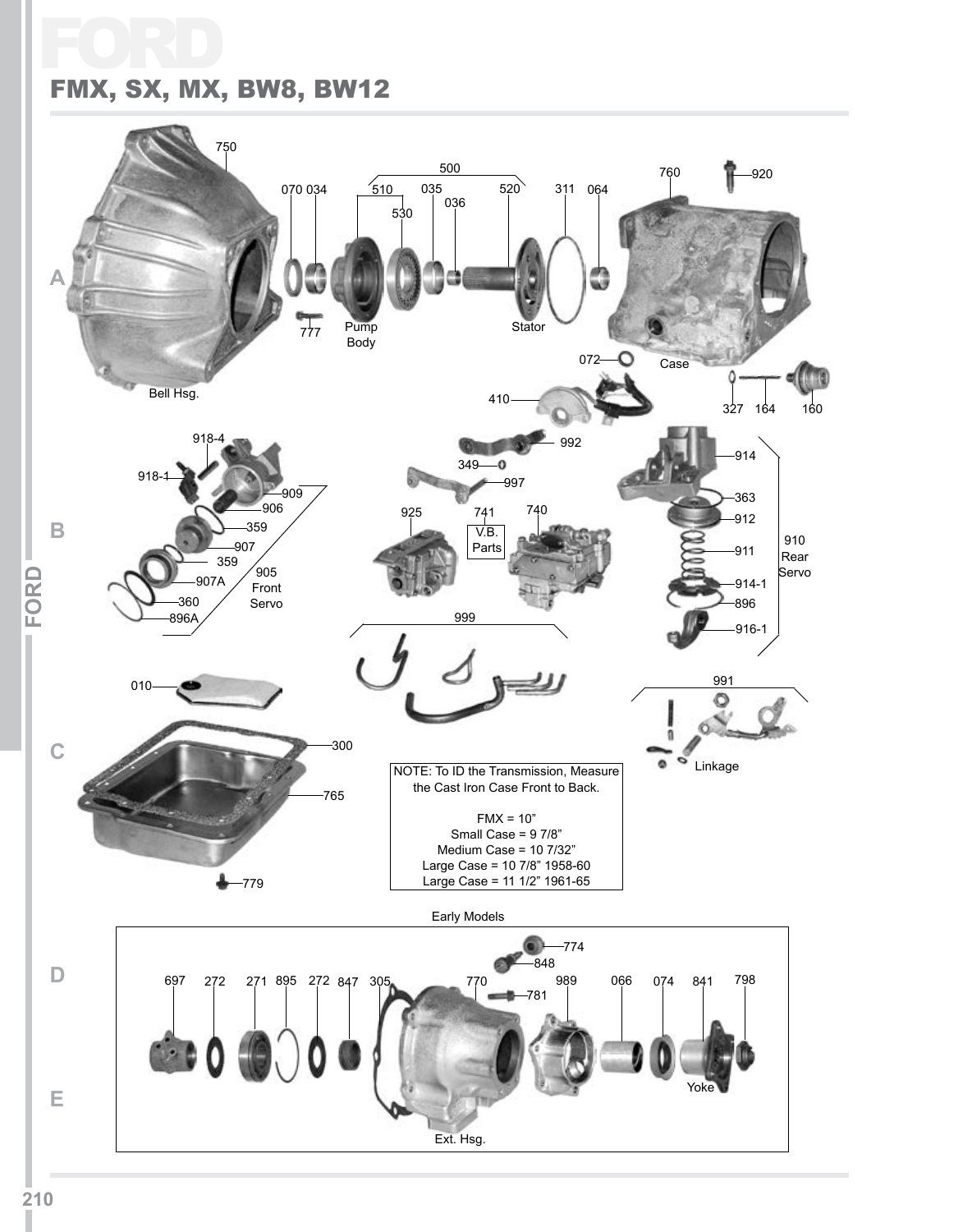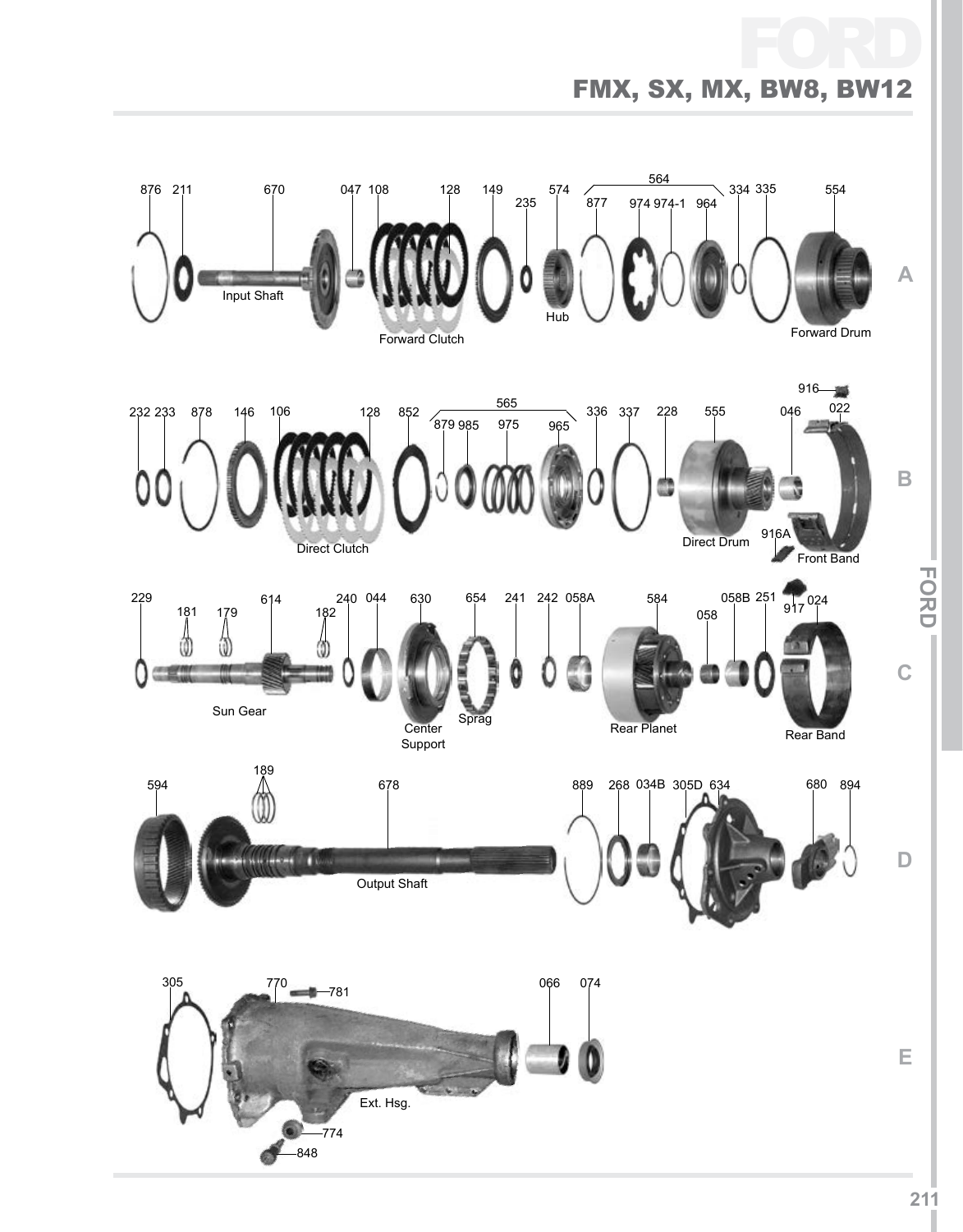|              | ILL#                    | Part# |                                                                     | QTY | REF# |
|--------------|-------------------------|-------|---------------------------------------------------------------------|-----|------|
|              |                         |       | <b>OVERHAUL KITS</b>                                                |     |      |
|              |                         |       |                                                                     |     |      |
|              | NI                      |       |                                                                     |     |      |
|              |                         |       |                                                                     |     |      |
|              |                         |       |                                                                     |     |      |
|              |                         |       |                                                                     |     |      |
|              |                         |       |                                                                     |     |      |
|              |                         |       | MASTER L/STEEL KITS <b>And Line Control Control Control Control</b> |     |      |
|              |                         |       |                                                                     |     |      |
|              |                         |       |                                                                     |     |      |
|              |                         |       |                                                                     |     |      |
|              |                         |       |                                                                     |     |      |
|              |                         |       |                                                                     |     |      |
|              |                         |       |                                                                     |     |      |
|              |                         |       | <b>MASTER W/STEELS KITS</b>                                         |     |      |
|              |                         |       |                                                                     |     |      |
|              |                         |       |                                                                     |     |      |
|              |                         |       |                                                                     |     |      |
|              |                         |       |                                                                     |     |      |
|              |                         |       |                                                                     |     |      |
|              |                         |       |                                                                     |     |      |
|              |                         |       | <b>FILTERS</b>                                                      |     |      |
|              |                         |       |                                                                     |     |      |
|              |                         |       |                                                                     |     |      |
|              |                         |       |                                                                     |     |      |
|              |                         |       |                                                                     |     |      |
|              |                         |       |                                                                     |     |      |
|              |                         |       |                                                                     |     |      |
|              |                         |       |                                                                     |     |      |
|              |                         |       | <b>FILTER KITS</b>                                                  |     |      |
| $\mathbf{S}$ |                         |       |                                                                     |     |      |
|              |                         |       |                                                                     |     |      |
| $\bigcirc$   |                         |       | <b>BANDS</b>                                                        |     |      |
| ய            |                         |       |                                                                     |     |      |
|              |                         |       |                                                                     |     |      |
|              |                         |       |                                                                     |     |      |
|              |                         |       |                                                                     |     |      |
|              |                         |       |                                                                     |     |      |
|              |                         |       |                                                                     |     |      |
|              |                         |       |                                                                     |     |      |
|              |                         |       |                                                                     |     |      |
|              |                         |       |                                                                     |     |      |
|              |                         |       |                                                                     |     |      |
|              |                         |       |                                                                     |     |      |
|              |                         |       |                                                                     |     |      |
|              |                         |       |                                                                     |     |      |
|              |                         |       | <b>BUSHINGS</b>                                                     |     |      |
|              | $030$                   |       |                                                                     |     |      |
|              |                         |       |                                                                     |     |      |
|              |                         |       |                                                                     |     |      |
|              |                         |       |                                                                     |     |      |
|              |                         |       |                                                                     |     |      |
|              |                         |       |                                                                     |     |      |
|              |                         |       |                                                                     |     |      |
|              |                         |       |                                                                     |     |      |
|              |                         |       |                                                                     |     |      |
|              |                         |       |                                                                     |     |      |
|              |                         |       |                                                                     |     |      |
|              |                         |       |                                                                     |     |      |
|              |                         |       |                                                                     |     |      |
|              |                         |       |                                                                     |     |      |
|              |                         |       |                                                                     |     |      |
|              |                         |       |                                                                     |     |      |
|              |                         |       |                                                                     |     |      |
|              |                         |       |                                                                     |     |      |
|              |                         |       |                                                                     |     |      |
|              | <b>METAL CLAD SEALS</b> |       |                                                                     |     |      |
|              |                         |       |                                                                     |     |      |
|              |                         |       |                                                                     |     |      |
|              |                         |       |                                                                     |     |      |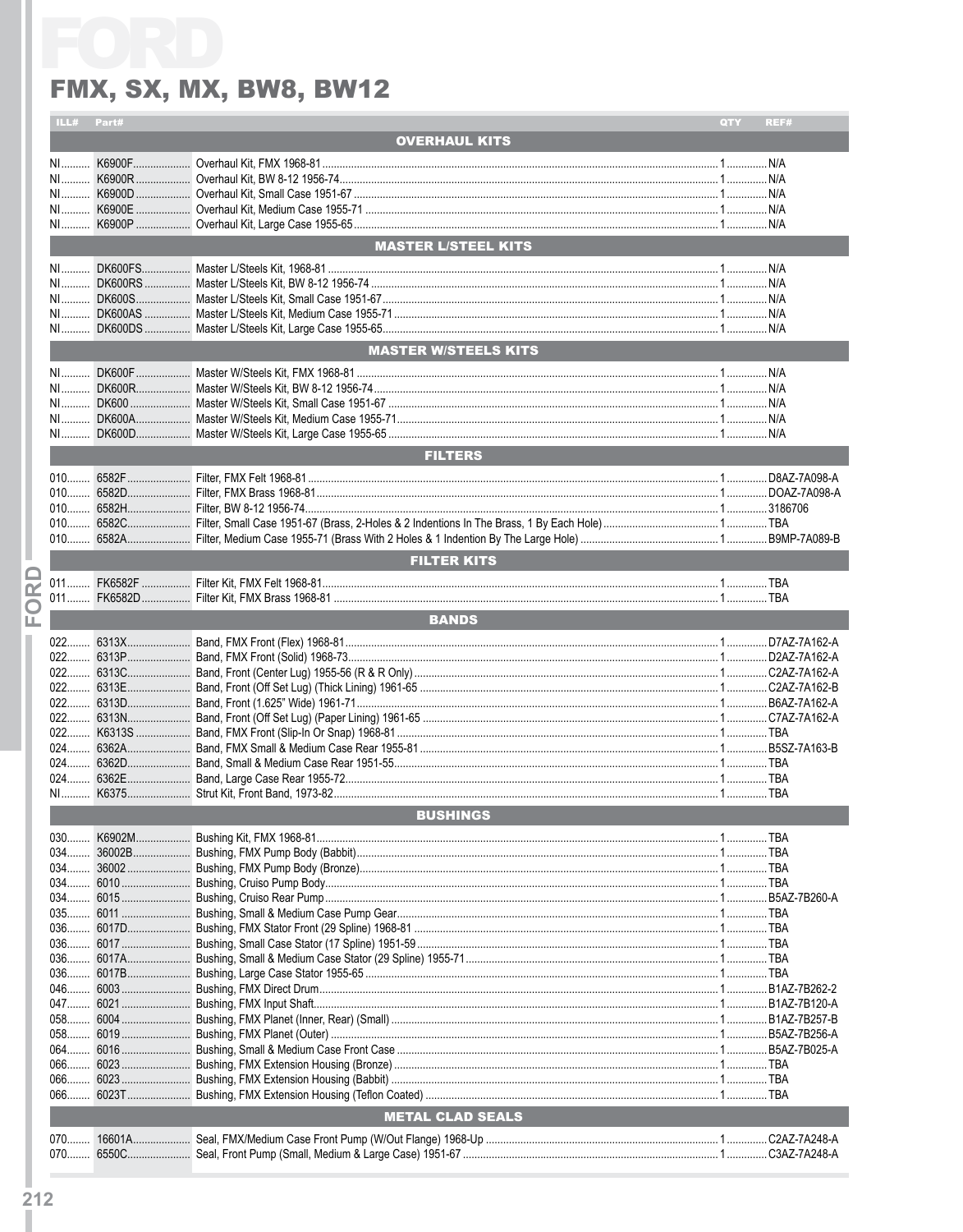| ILL# Part# |           |                               | QTY | REF#        |
|------------|-----------|-------------------------------|-----|-------------|
|            |           |                               |     |             |
|            | 072 6507A |                               |     |             |
|            |           |                               |     |             |
|            |           |                               |     |             |
| 074        |           |                               |     |             |
|            |           |                               |     |             |
|            |           |                               |     |             |
|            |           | <b>FRICTIONS</b>              |     |             |
|            |           |                               |     |             |
|            |           |                               |     |             |
|            |           |                               |     |             |
|            |           |                               |     |             |
|            |           |                               |     |             |
|            |           |                               |     |             |
| $108$      |           |                               |     |             |
| $119$      |           |                               |     |             |
|            |           | <b>STEELS</b>                 |     |             |
|            |           |                               |     |             |
|            |           |                               |     |             |
|            |           |                               |     |             |
| $128$      |           |                               |     |             |
| $128$      |           |                               |     |             |
| $128$      |           |                               |     |             |
|            |           |                               |     |             |
|            |           | <b>MODULATORS</b>             |     |             |
| $160$      |           |                               |     |             |
| $160$      |           |                               |     |             |
|            |           |                               |     |             |
|            |           |                               |     |             |
|            |           |                               |     |             |
|            |           | <b>VALVE BODY KITS</b>        |     |             |
|            |           |                               |     |             |
|            |           |                               |     |             |
|            |           |                               |     |             |
|            |           |                               |     |             |
|            |           |                               |     |             |
| $173$      |           |                               |     |             |
|            |           |                               |     |             |
|            |           | <b>SEALING RINGS</b>          |     |             |
|            |           |                               |     |             |
|            |           |                               |     |             |
|            |           |                               |     |             |
|            |           |                               |     |             |
|            |           |                               |     |             |
|            |           |                               |     |             |
|            |           |                               |     |             |
|            |           |                               |     |             |
|            |           |                               |     |             |
|            |           |                               |     |             |
|            |           |                               |     |             |
|            |           |                               |     |             |
|            |           | <b>WASHERS &amp; BEARINGS</b> |     |             |
|            |           |                               |     | D2AZ-7019-A |
| $228$      |           |                               |     | C8AZ-7D480A |
|            |           |                               |     |             |
|            |           |                               |     |             |
| 233        |           |                               |     |             |
|            |           |                               |     |             |
|            |           |                               |     |             |
|            |           |                               |     |             |
|            |           |                               |     |             |
|            |           |                               |     |             |
|            |           |                               |     |             |
| 268        |           |                               |     |             |
|            |           |                               |     |             |

**FORD**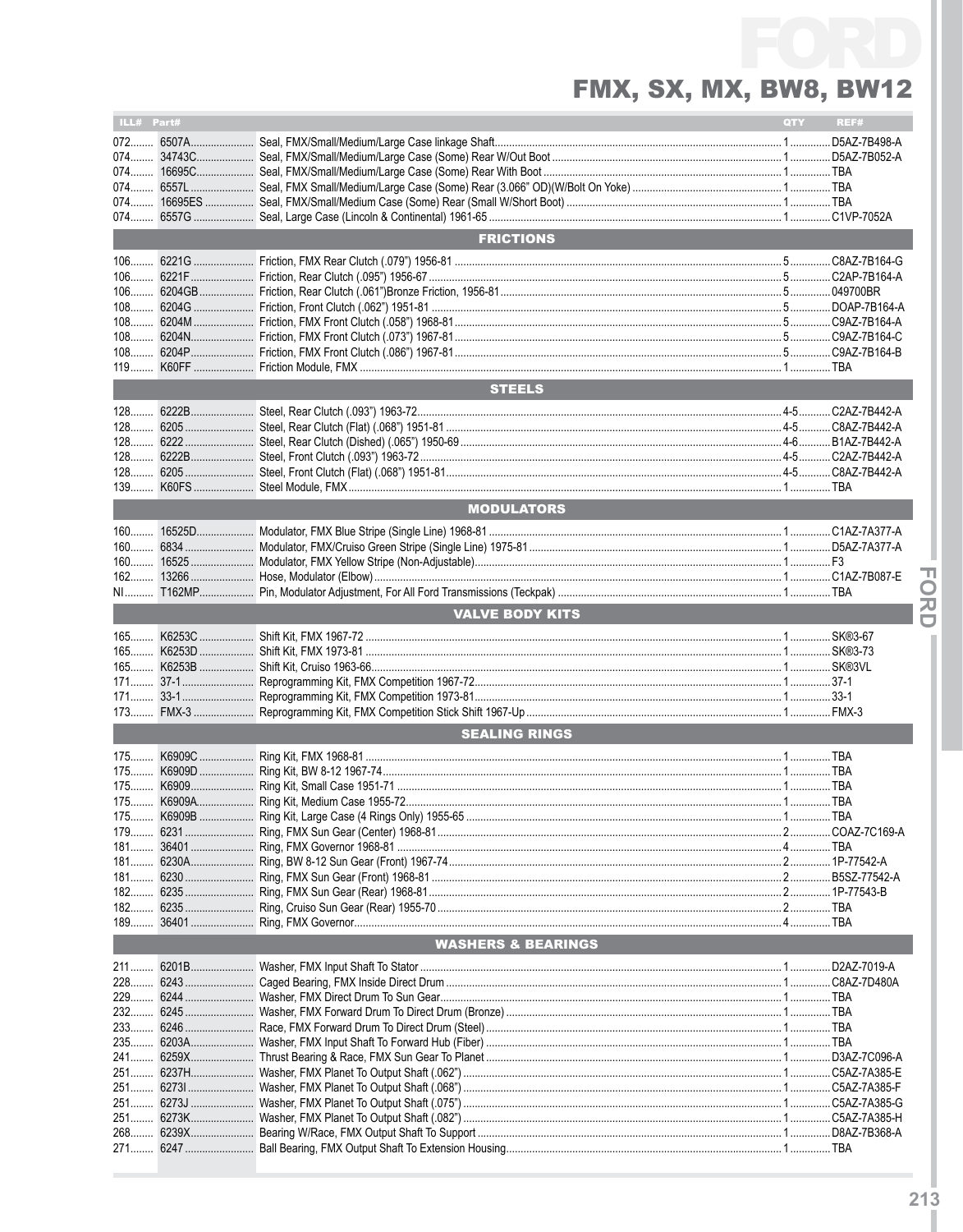| ILL#        | Part# |                                                | QTY<br>REF# |
|-------------|-------|------------------------------------------------|-------------|
|             |       |                                                |             |
|             |       | <b>GASKETS &amp; RUBBER COMPONENTS</b>         |             |
|             |       |                                                |             |
|             |       |                                                |             |
|             |       |                                                |             |
|             |       |                                                |             |
|             |       |                                                |             |
|             |       |                                                |             |
|             |       |                                                |             |
|             |       |                                                |             |
|             |       |                                                |             |
|             |       |                                                |             |
|             |       |                                                |             |
|             |       |                                                |             |
|             |       |                                                |             |
|             |       |                                                |             |
|             |       |                                                |             |
|             |       |                                                |             |
|             |       |                                                |             |
|             |       |                                                |             |
|             |       |                                                |             |
|             |       |                                                |             |
|             |       | <b>PUMPS</b>                                   |             |
|             |       |                                                |             |
|             |       |                                                |             |
|             |       |                                                |             |
|             |       |                                                |             |
| œ           |       |                                                |             |
|             |       |                                                |             |
| $\Box$<br>ய |       |                                                |             |
|             |       | <b>DRUMS, PLANETS &amp; SUPPORTS</b>           |             |
|             |       |                                                |             |
|             |       |                                                |             |
|             |       |                                                |             |
|             |       |                                                |             |
|             |       |                                                |             |
|             |       |                                                |             |
|             |       |                                                |             |
|             |       |                                                |             |
|             |       |                                                |             |
|             |       |                                                |             |
|             |       | <b>SPRAGS &amp; ONE WAY CLUTCHES</b>           |             |
|             |       | 654 6239G  Sprag, FMX Low Clutch Roller (Rear) | 1  TBA      |
|             |       | <b>HARD PARTS</b>                              |             |
|             |       |                                                |             |
| $680$       |       |                                                |             |
| 681         |       |                                                |             |
|             |       |                                                |             |
|             |       |                                                |             |
|             |       |                                                |             |
|             |       |                                                |             |
|             |       |                                                |             |
|             |       |                                                |             |
|             |       |                                                |             |
|             |       |                                                |             |
|             |       |                                                |             |
|             |       |                                                |             |
| 765         |       |                                                |             |
|             |       |                                                |             |
|             |       |                                                |             |
|             |       |                                                |             |
|             |       |                                                |             |
|             |       |                                                |             |